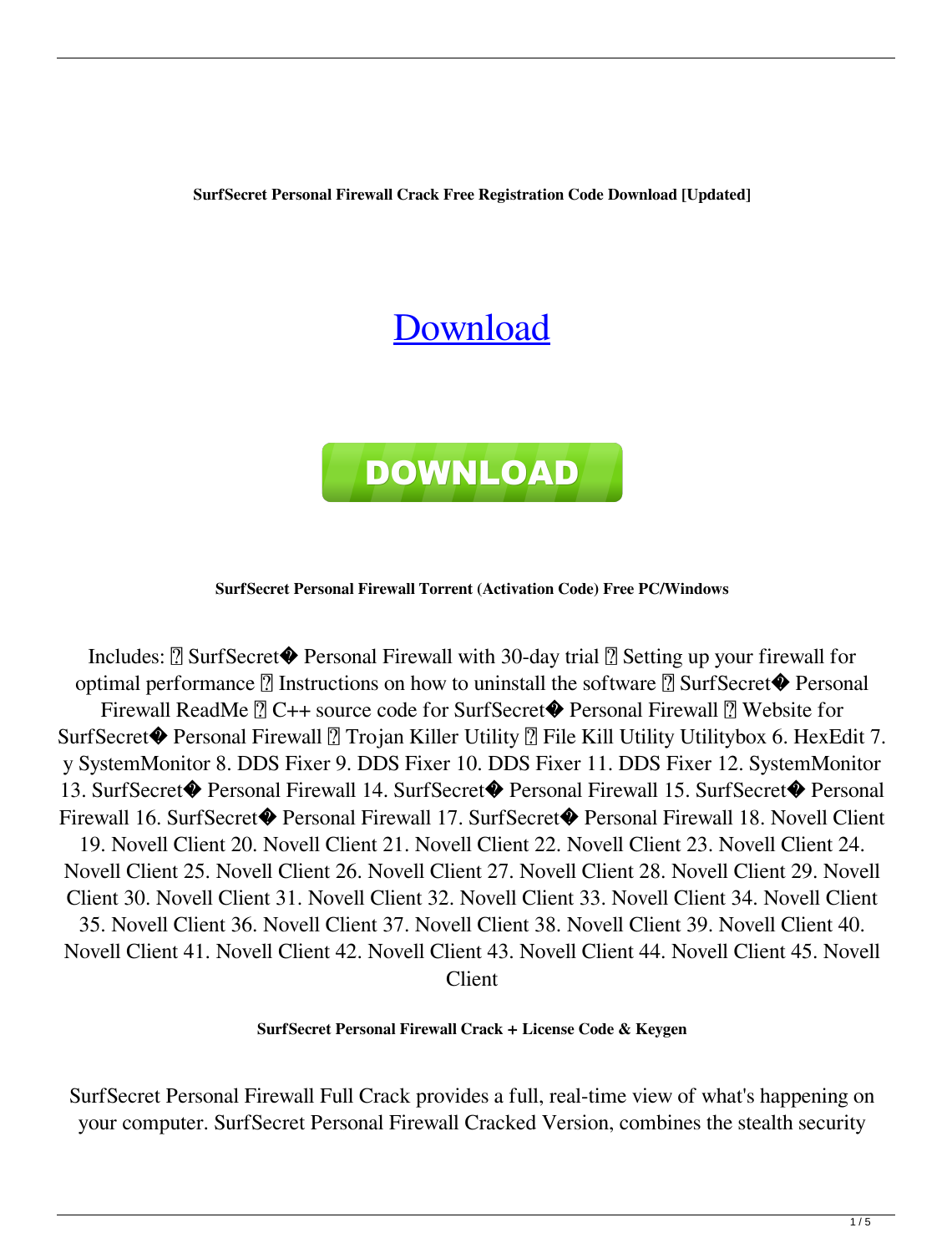features of SurfTrak with the advanced packet filtering of SurfWatch. SurfSecret Personal Firewall combines all of SurfTrak $\clubsuit$ s advanced features into a single service. SurfSecret Personal Firewall provides three different security levels to meet your needs: Maximum, Stealth, and Low. Maximum security (lowest stealth) This security level is a standard firewall. All TCP/IP and UDP traffic will be allowed to pass through. The only exceptions are SYN (connect) and FIN (close) packets. This is the standard firewall level of protection. It works best when you are a novice computer user who is trying to surf the Internet. But if you have a concern about your computer being hacked, then you should have a more security level in place. This security level requires that you have to log in before you can surf the Internet. It is not a true stealth security level. Stealth security level (highest stealth) This security level is not a true firewall. Only SYN/FIN packets will be allowed to pass. This security level is ideal for someone who is just learning about surfing the Internet. It does not require any user login or passwords. This is a true stealth security level. Low security (maximum security) This security level is a simple firewall. All TCP/IP and UDP traffic will be allowed to pass through. Firewall Operations When you start SurfSecret Personal Firewall, it will check for updates. You have the option of selecting the number of days you want SurfSecret Personal Firewall to block you from using the Internet. The firewall will run in the background without any user intervention. If you are at work and someone tries to connect to your computer, you will not see any screensaver message. If you have a computer at home and someone tries to connect to your computer, you will see a screensaver message. The screensaver message will say that it is time to take an update for SurfSecret Personal Firewall. If you allow the update, the firewall will run in the background for 30 days before you need to allow it again. If you need to get to work, simply turn the firewall off and back on. You will be prompted to allow access to your computer. Other Important Notes: **7** The firewall will notify you of a new version

of SurfSecret Personal 81e310abbf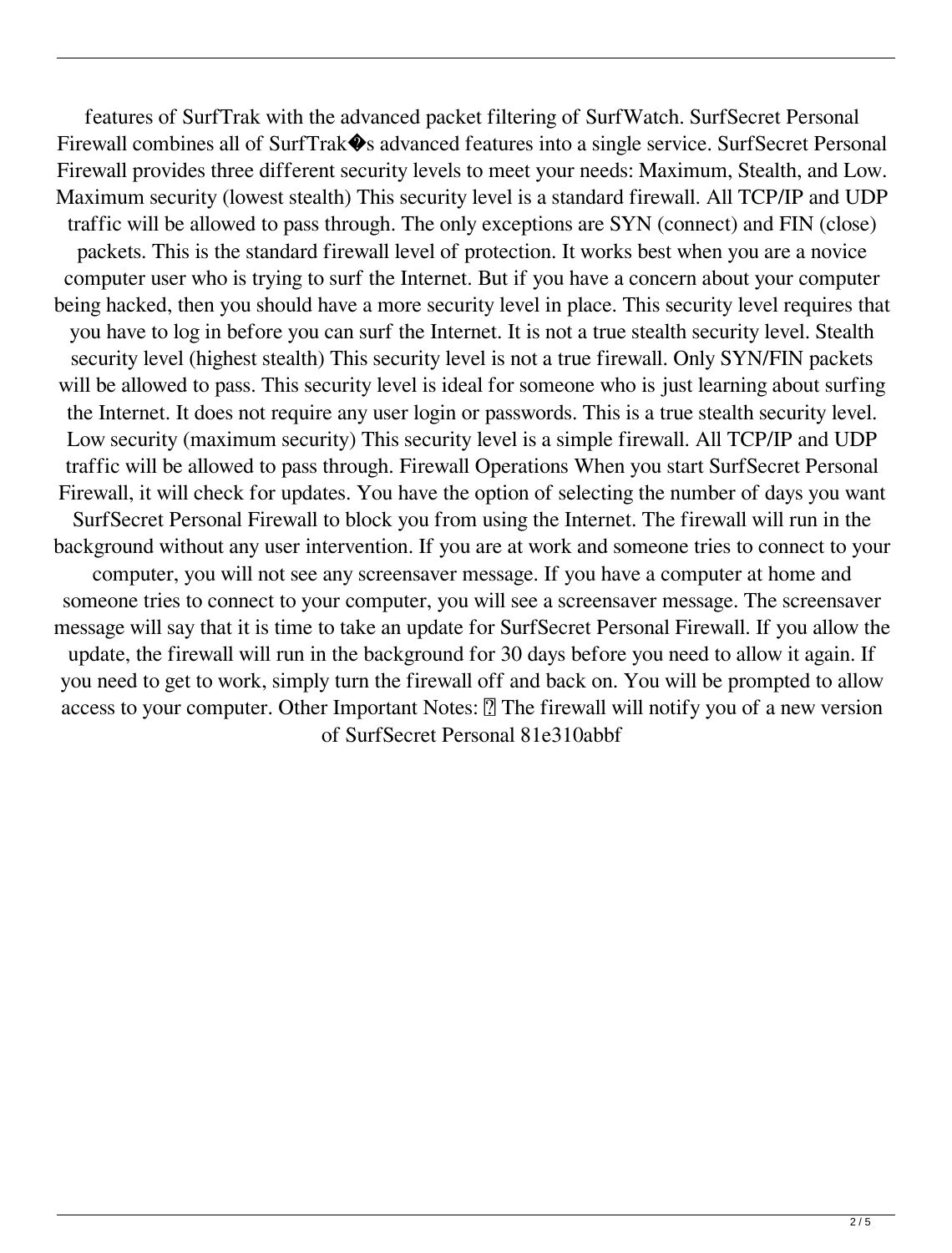# **SurfSecret Personal Firewall Crack + With Registration Code**

 $\boxed{?}$  Built-in and invisible Stealth Firewall  $\boxed{?}$  Allows only the most essential connections.  $\boxed{?}$  Allows connections for FTP, Bittorrent, and other high bandwidth applications  $\mathbb{R}$  Can block all programs, all ports, all IP addresses  $\mathbb{Z}$  Can stop multiple programs from connecting simultaneously  $\mathbb{Z}$  Alerts when a block is detected <sup>n</sup> Strong Anti-Tamper features SurfSecret Personal Firewall Instructions: **D** Double click on SurfSecret.exe **D** Optional: Click the small button in the tray-bar to open the Firewall properties.  $\mathbb{Z}$  Click on firewall icon  $\mathbb{Z}$  Click on the button to select firewall mode (Low or Stealth). **E** Select the drop-down boxes to specify what ports or programs to allow or block.  $\mathbb{R}$  To set up the firewall for low security mode:  $\mathbb{R}$  Click on the drop-down arrow to select from the following security settings:  $\boxed{?}$  Maximum. Allows all programs, ports, and IP addresses  $\boxed{?}$ Medium. Allows FTP and Web access. **a** Stealth. Allows only essential Internet, ftp, and web traffic.  $\mathbb{R}$  Click OK  $\mathbb{R}$  To set up the firewall for Stealth mode:  $\mathbb{R}$  Select the drop-down arrow to select from the following security settings:  $[$ ] Low. Allows essential Internet, ftp, and web traffic. ■ Click OK ■ For instructions on how to install SurfSecret Personal Firewall in Stealth mode, click here SurfSecret Personal Firewall Activation Requirements:  $\mathbb{R}$  Windows 95/98/2000/XP  $\mathbb{R}$ Click on the surfsecret icon in the traybar  $\mathbb{R}$  Click on the tab to open the firewall properties  $\mathbb{R}$ Click on the firewall icon  $\sqrt{2}$  Click on the button to select from the following firewall settings:  $\sqrt{2}$ Maximum  $\bar{?}$  Stealth  $\bar{?}$  Low  $\bar{?}$  Click OK  $\bar{?}$  Click the button to activate SurfSecret Personal Firewall SurfSecret Personal Firewall Upgrade Requirements:  $\boxed{?}$  Windows 95/98/2000/XP  $\boxed{?}$ Click on the surfsecret icon in the traybar  $\mathbb{Z}$  Click on the tab to open the firewall properties  $\mathbb{Z}$ Click on the firewall icon  $\mathbb{R}$  Click on the button to

# **What's New In SurfSecret Personal Firewall?**

========================= Download SurfSecret Personal Firewall (2.5MB), save to your computer, double-click on the SurfSecret.exe file and run the setup program. As with all Firewall products, make sure your computer is connected to the Internet and try to access your ISP's web site to make sure it is working properly. SurfSecret Personal Firewall starts protecting your computer at the first sign of trouble. With it's advanced filtering capabilities, SurfSecret Personal Firewall allows you to set strict security settings for each application you use. <sup>[2]</sup> Installation ========================= ■ Unzip the download and locate SurfSecret.exe in the folder.  $\mathbb{Z}$  Click the SurfSecret.exe icon to run the setup program.  $\mathbb{Z}$  Click the Finish button. SurfSecret Personal Firewall may require additional software and/or third party software to operate correctly. Some additional software may be required to operate correctly. SurfSecret and/or your computer hardware manufacturer may provide technical support for SurfSecret Personal Firewall and/or your computer. We are not responsible for the performance of your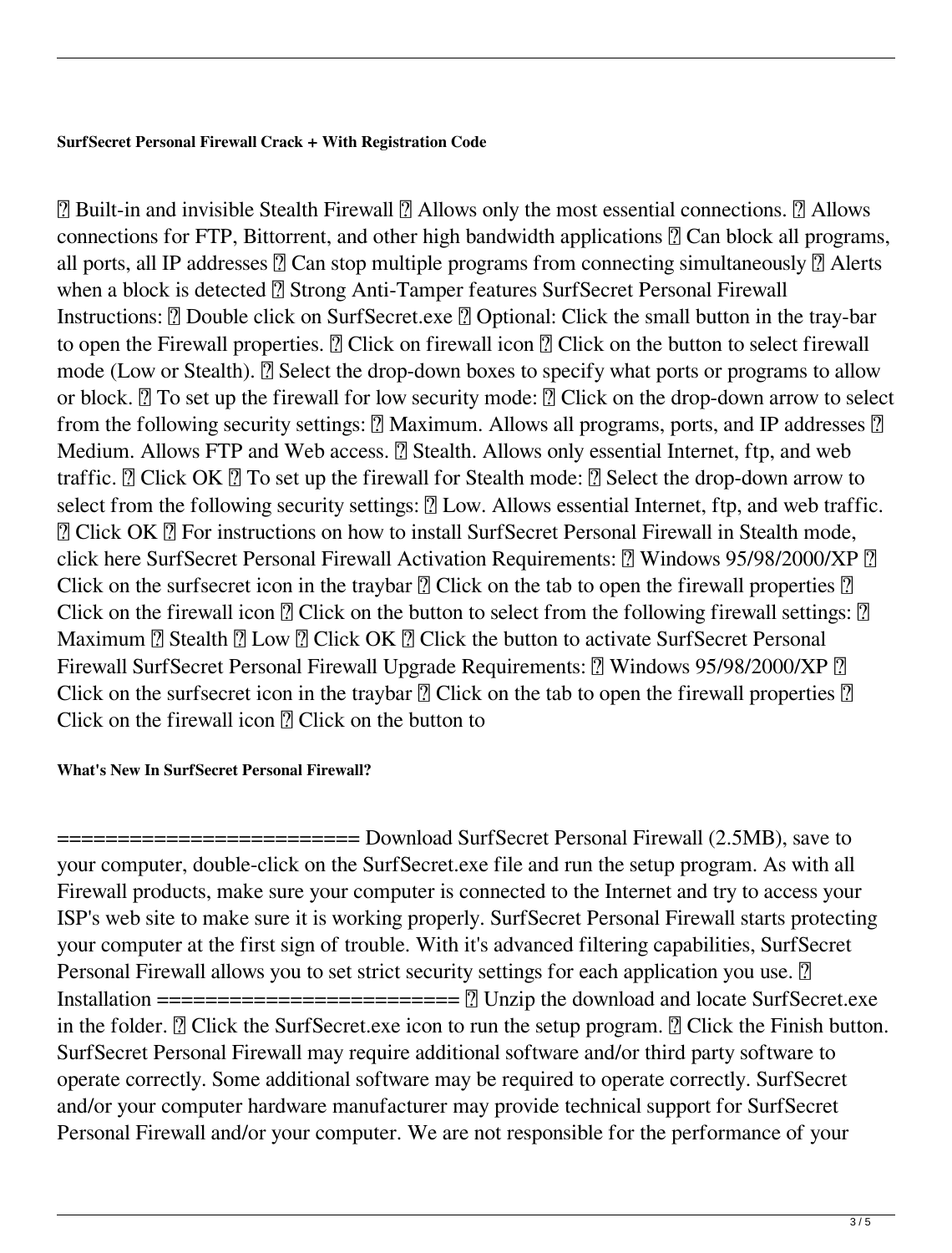computer or software after installation. SurfSecret and/or your computer manufacturer may charge a fee for this support. ■ Support and Updates ========================= SurfSecret.exe is updated on a weekly basis. The program has been tested and fully functional in Windows 95, 98, NT, 2000, XP, and the Beta versions of Vista and 7. We will update SurfSecret Personal Firewall as needed for all operating systems (OS). *Disclaimer* 

====================== SurfSecret and SurfSecret Personal Firewall are not designed to secure your computer from hackers and are not intended to prevent or protect you from any type of Internet related threats or problems. SurfSecret and SurfSecret Personal Firewall are not related or affiliated with Netscape, Microsoft, or your ISP. SurfSecret may ask you to remove firewall protection when required to operate correctly. SurfSecret Personal Firewall does not modify the Windows Registry. The setup files are not copied to the Windows\Temp folder or other common files directory. ■ User Comments ========================= "This product is EXCELLENT! It's just what I was looking for, and very easy to use. I was at the verge of returning a product that I had been trying to get working for years." "It is like an invisible firewall that sits in the traybar and protects your computer from hacker, viruses, and worms. I have installed it on several of my friends computers and they have been protected from hackers. It is a very well designed and easy to use program." "I love this software! I installed SurfSecret Personal Firewall on all of my computers. I was able to test it on my home computer, my work computer,